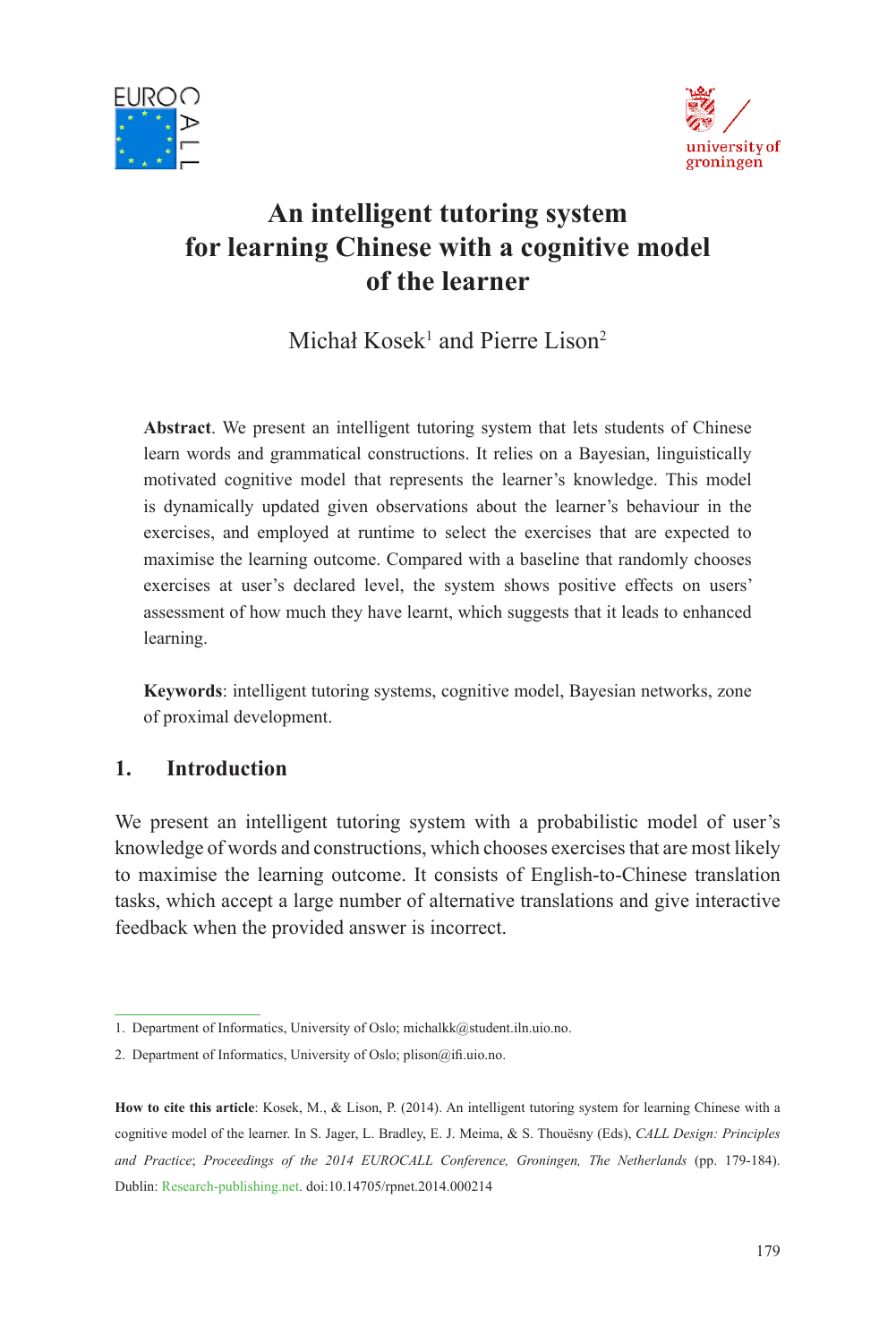#### **1.1. Structure of an exercise**

Figure 1 shows an ongoing session with the program. Underlined words can be clicked to look them up in the MDBG English-Chinese dictionary<sup>3</sup>. In the first attempt the student used an incorrect construction, so the relevant fragment was highlighted in red.

After the second attempt, the system indicated a construction that was missing. The hint contained a hyperlink to the dictionary, which was clicked by the student, and a dictionary entry showed up on the right-hand side. Then the student used the construction from the dictionary. The feedback shows another missing construction; the exercise is unfinished.

Figure 1. Exercise in progress



The system leads the user towards an answer that is closest to the input according to the BLEU score (Papineni, Roukos, Ward, & Zhu, 2002). A large number of correct answers are accepted: different possible orders of constituents are allowed, and synonyms are recognised. The user can skip the exercise when she doesn't know the correct answer despite the hints, and when she knows that her answer is correct, despite the system saying otherwise.

<sup>3.</sup> http://www.mdbg.net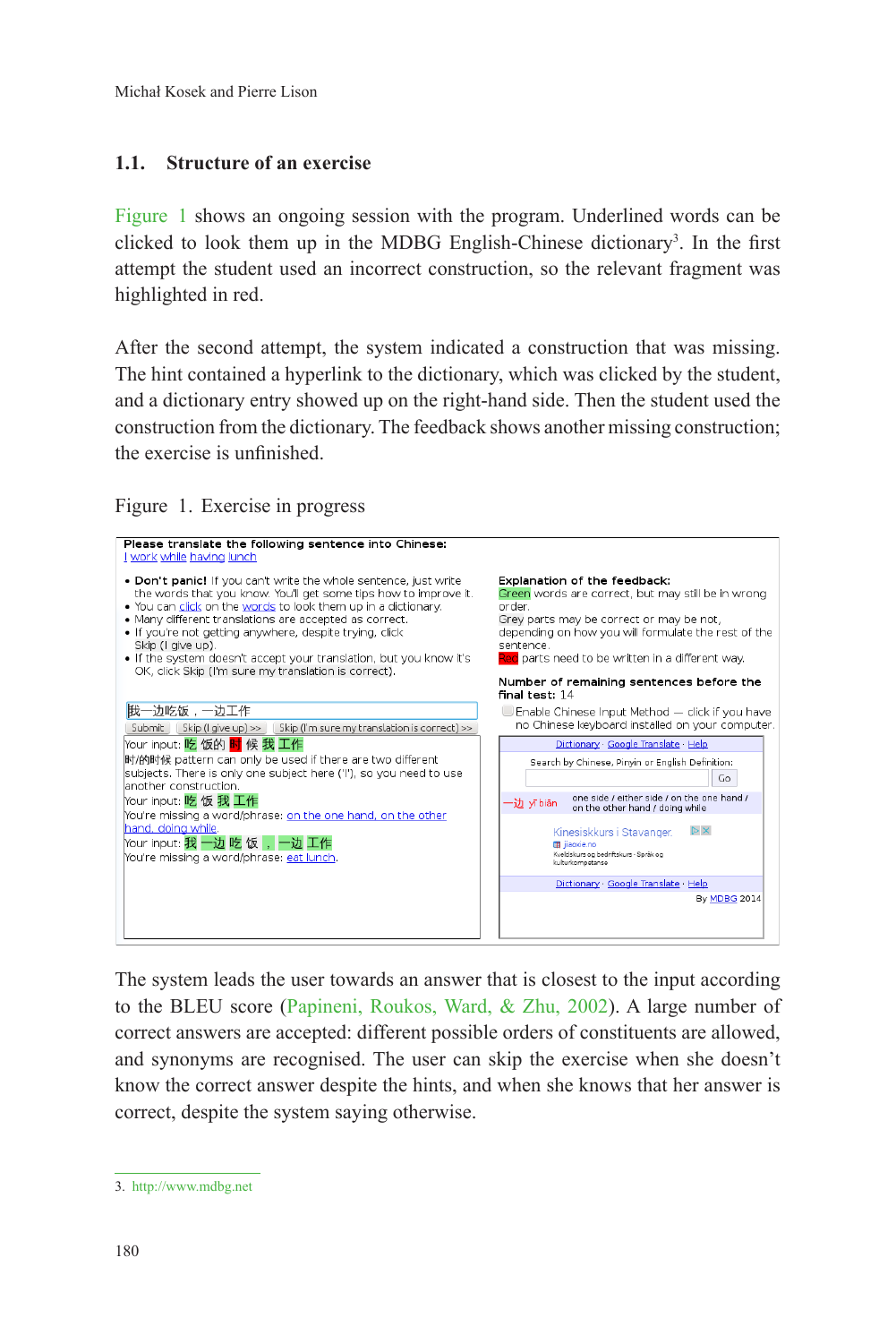#### **1.2. Selecting next exercise**

Our research focuses on selecting exercises that are most beneficial to the user. This requires modelling the user's knowledge of words and grammatical constructions (both called *constructions* here), understood as pairs of one or several forms and a specific meaning. Users' knowledge is only partially observable through their interaction with the program; therefore a probabilistic student model is used. Its core is a set of random variables, one per construction. The probability of knowing a construction is updated as the program gathers indirect evidence.

Before starting the exercises, the users assess their Chinese proficiency, and take a character recognition test, which determines the approximate number of Chinese characters they know. These data provide indirect evidence about which constructions are likely to be known –someone who scores high in the test will more likely know difficult words than someone who scores low. Afterwards, every exercise provides additional evidence. The user clicking on a word to check its translation indicates that she probably does not know it. Giving up and skipping to the next exercise indicates that probably some of the constructions in the sentence are unknown.

These pieces of evidence are represented in a Bayesian network (Pearl, 1988), letting the system reason about the learner's knowledge. Figure 2 presents a fragment of the network, relevant to the exercise shown before. The white nodes are hidden: the user's actual level and her knowledge of words are not directly observable. The grey nodes contain observable evidence: self-assessment, results of the character test, dictionary lookups and the exercise status (completed successfully or skipped). After the self-assessment and the character test, the values in the three top nodes are updated, and these changes are propagated into the hidden nodes. After each exercise, information about word lookups and the exercise status is used to update the hidden nodes.

The information about the user's knowledge is used to select an exercise that that will probably maximise the learning outcome. The system selects sentences that are most likely to lie within the Zone of Proximal Development (ZPD) (Vygotsky, 1978). Here, ZPD consists of sentences that the user would not translate without help, but would translate given the dictionary and system's hints. The sentence cannot be too easy (if everything is known, nothing will be learnt), or too difficult (with many unknown words, the user probably will not remember them). The next sentence is therefore chosen by an influence diagram (Pearl, 1988) that assigns lowest utility to sentences with all known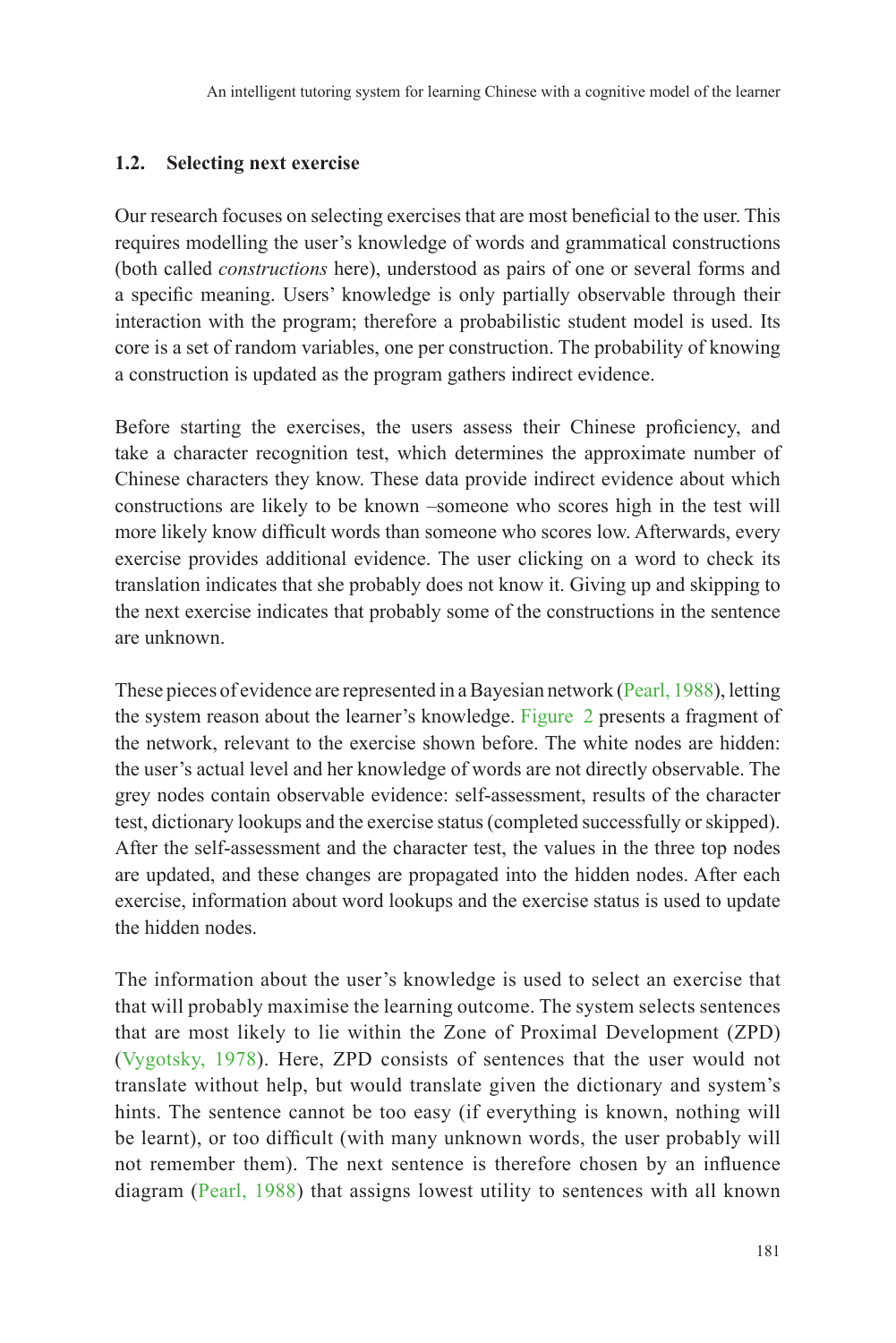constructions, and highest utility to sentences with some unknown constructions –but not too many.



Figure 2. Fragment of the Bayesian network

## **2. Method**

#### **2.1. Parameter initialisation**

We created 94 exercises, containing 91 constructions selected as learning targets, repeated among different exercises, with 3 constructions per exercise on average. 60 learners of Chinese were invited to assess their level, take the character test and do randomly chosen exercises.

The analysis of self-assessment, character test results, lookup ratio and skip ratio revealed four clusters of users that we called A, B1, B2 and C, to indicate rough correspondence with the CEFR levels (Council of Europe, 2001). There was not enough data to differentiate sub-levels of A and C. We assumed that the character test results were normally distributed within each group, and estimated the distribution of the number of known characters given the user's actual level.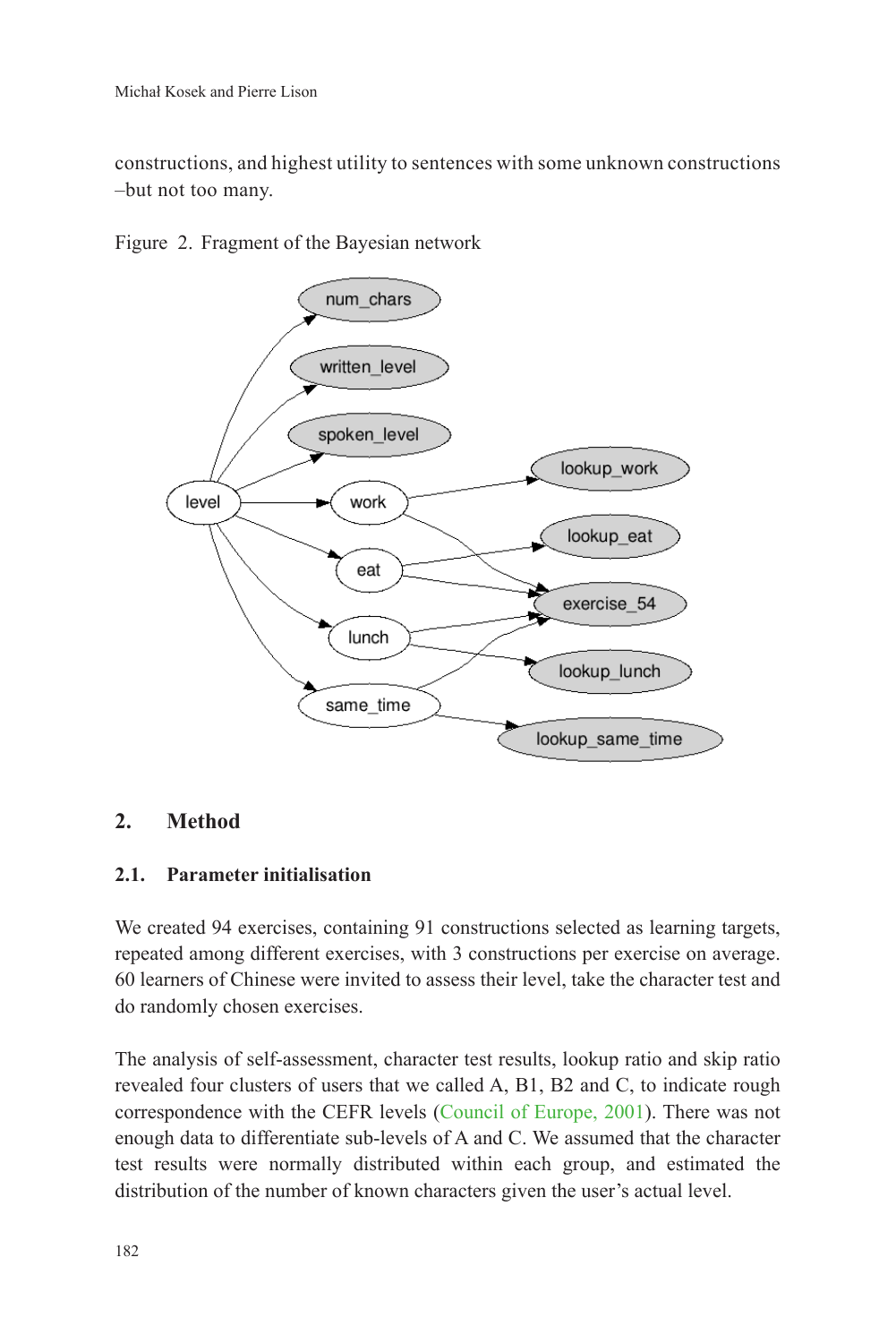We divided constructions into difficulty classes: for every user level X, class X contains constructions that were looked up by some users whose level is X, but not by those at higher levels. The constructions that were never looked up were removed from the learning target list, being too easy. Common conditional probability tables were created for each class. Classes B2 and C were merged during the evaluation, because the latter contained only three constructions.

# **2.2. Experiment**

The goal of the experiment was to investigate the effects of using the cognitive model to select the exercises. The baseline used users' self-assessment of their written proficiency, and selected random exercises at that level. The level of an exercise was defined as the highest level of a construction that appears in that exercise.

The participants were recruited at Chinese language classes, online forums and, because of relative scarcity of Chinese L2 learners, by snowball sampling. 60 people used the program online, 33 of them went through all selected exercises and submitted a post-test and questionnaire. 24 participants were left after discarding two native Chinese speakers and those who had used the system before the experiment. The participants were randomly assigned to the system or baseline, their level was assessed, and they took the character test, and did 14 exercises. The system used the influence diagram to select the exercise with the highest utility, while the baseline chose a random unseen exercise at the user's declared level.

The post-test contained a stratified random sample of constructions to translate, with 6 random items from each of 3 strata: A, B1, B2+C. The questionnaire asked the users about subjective difficulty of the exercises and how much they had learnt. Post-test results and answers to the former question did not show significant differences, while answers to the latter showed statistically significant differences  $(p<.05)$  between the users of the system and the baseline, shown in the last row of Table 1.

The subjective effects could be compared for whole populations that submitted the questionnaire. As for the objective measures, the evaluation had to be done separately for every level, to satisfy an assumption that users' prior knowledge is similar. Hence, the lack of difference in the objective measures may have been caused by small sample sizes. An experiment with more participants is needed to investigate this.